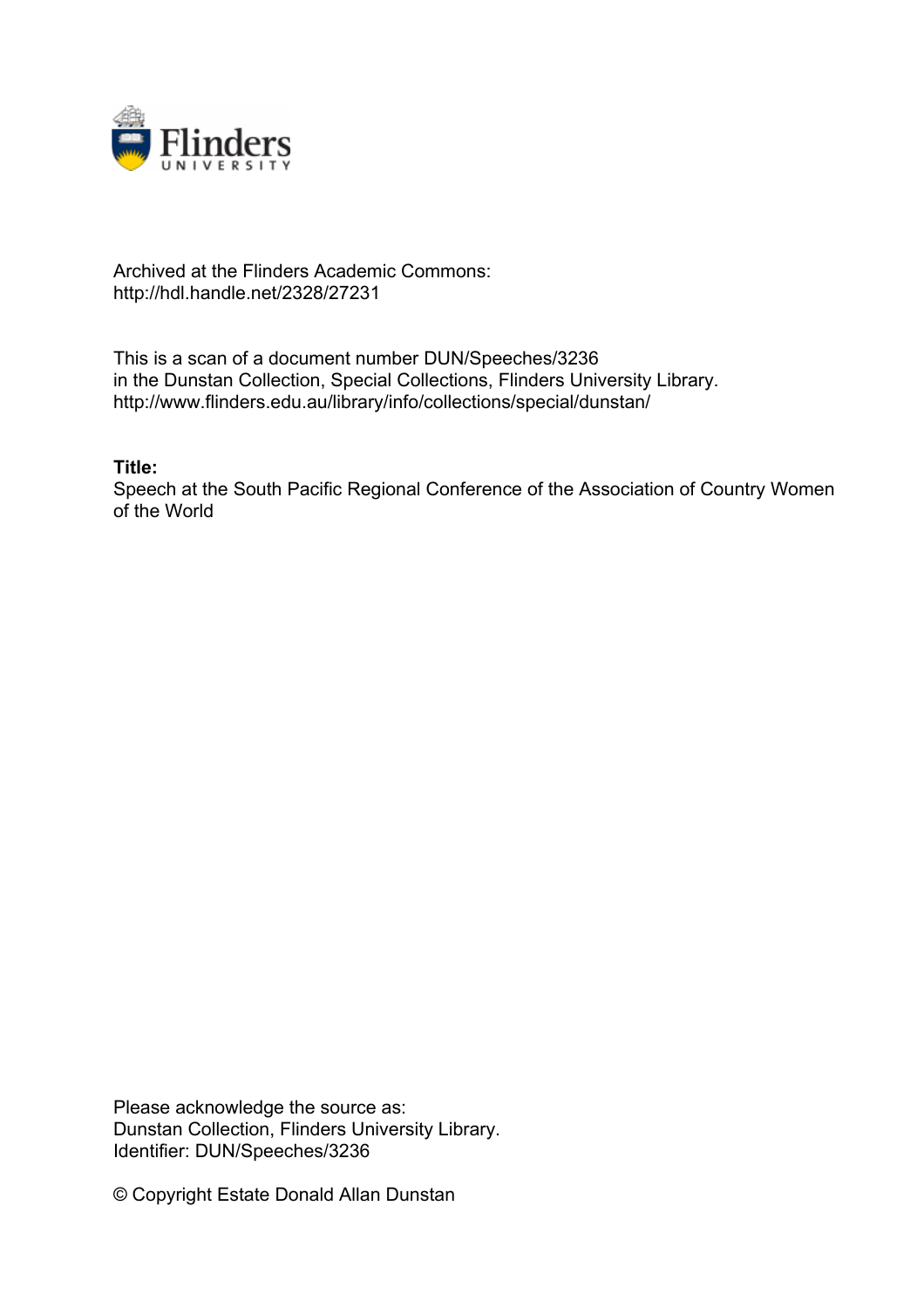**3** 

## SPEECH BY THE PREMIER. HON. DON DUNSTAN, Q.C., M.P., AT THE / *i* <sup>*i*</sup> *j*<sup>*/*</sup> SOUTH PACIFIC REGIONAL CONFERENCE OF THE ASSOCIATED COUNTRY WOLEN OF THE WORLD.

MADAM CHAIRMAN, DISTINGUISHED VISITORS AND GUESTS, AND LADIES :

I AM DELIGHTED TO HAVE THE OPPORTUNITY TO BE PRESENT WITH YOU ON THIS SIGNIFICANT OCCASION TO OPEN THIS SOUTH PACIFIC REGIONAL CONFERENCE OF THE ASSOCIATED COUNTRY WOLEN OF THE WORLD. I CONGRATULATE YOUR ASSOCIATION ON MAKING IT POSSIBLE FOR THIS CONFERENCE TO TAKE PLACE BECAUSE I BELIEVE THAT NUCH GOOD WILL ARISE FROM THE DISCUSSIONS, LECTURES AND EXHIBITIONS WHICH WILL TAKE PLACE DURING THE COURSE OF THE CONFERENCE. IT IS FITTING THAT THIS CONFERENCE SHOULD TAKE PLACE IN SOUTH AUSTRALIA, FOR OUR STATE HAS ALWAYS HAD AN ENLIGHTENED OUTLOOK TOWARDS THE WOMEN IN THE COMMUNITY. SOUTH AUSTRALIA WAS THE SECOND PLACE IN THE WORLD TO GIVE THE FRANCHISE TO OUR WOMEN RESIDENTS. A SOUTH AUSTRALIAN LADY WAS THE FIRST LADY IN AUSTRALIA TO BE APPOINTED

PAGE 2.

A QUEEN'S COUNSEL - A HIGH HONOUR IN THE LEGAL PROFESSION. THIS SAME LADY, MISS ROMA MITCHELL, THEN BECAME THE FIRST WOMAN IN THE SOUTHERN HEMISPHERE TO BE APPOINTED A JUDGE OF THE SUPREME COURT. ALL THESE FACTS INDICATE THAT SOUTH AUSTRALIA RECOGNIZES THE IMPORTANT CONTRIBUTION THAT WOMEN ARE ABLE TO MAKE IN ALL ACTIVITIES ASSOCIATED WITH ADMINISTRATION, THE PROFESSIONS AND COMMERCE AND INDUSTRY.

IN OUR STATE, THERE HAVE ALWAYS BEEN EQUAL OPPORTUNITIES BETWEEN THE SEXES FOR HIGHER EDUCATION, AND AS A RESULT OF THIS, HANY DISTINGUISHED MEMBERS OF THE VARIOUS PROFESSIONS ARE WOMEN. IN ADDITION WE HAVE WOMEN IN OUR STATE PARLIAMENT AND WOMEN ACTIVE IN LOCAL GOVERNMENT AFFAIRS. ONE OF THE POLICIES UPON WHICH THE PRESENT GOVERNMENT WAS ELECTED TO OFFICE WAS THE PROVISION OF EQUAL PAY FOR EQUAL WORK OF EQUAL VALUE. SINCE LY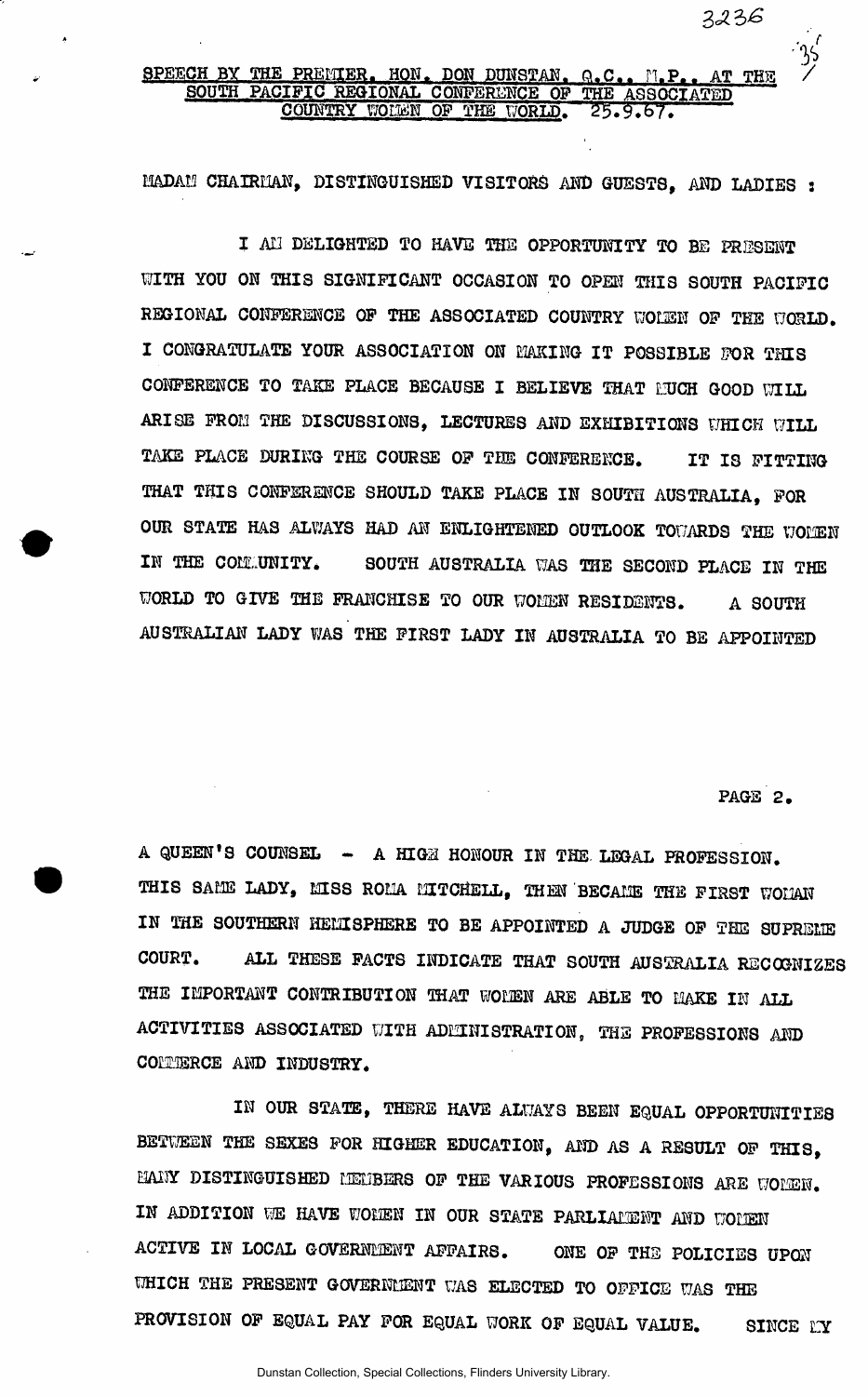GOVERNMENT HAS BEEN IN OFFICE, IT HAS TAKEN THE ACTION NECESSARY FOR THE INTRODUCTION AND IMPLEMENTATION OF THIS POLICY. ALL THESE THINGS CLEARLY INDICATE THAT OUR COMMUNITY IS AWARE OF THE CONTRIBUTION THAT THE WOMEN IN OUR MIDST CAN MAKE TO THE GENERAL WELLBEING OF OUR COUNTRY.

WHILST IT IS IMPORTANT FOR US TO RECOGNIZE THE CONTRIBUTION WHICH WOMEN CAN MAKE IN GOVERNMENT, PROFESSIONAL AND OTHER ACTIVITIES OUTSIDE THE HOME, WE MUST NEVER OVERLOOK THE IMPORTANCE OF THE ROLE OF WOMEN AS WIFE AND MOTHER IN HOME t LIFE. AS A MAN BUSILY ENGAGED IN PUBLIC AFFAIRS, I OWE A GREAT DEBT TO MY WIFE FOR THE VALUABLE SUPPORT SHE HAS ALWAYS GIVEN TO MS AND THE LOYAL SUPPORT OF A WIFE ALWAYS HAS MUCH TO DO WITH THE SUCCESS OF HER HUSBAND IN HIS DAY TO DAY ACTIVITIES. LIKEWISE THE TRAINING OF A CHILD AT THE HANDS OF THEIR MOTHER FORMS THE BASIS FOR THEIR FUTURE DEVELOPMENT AND IN ASSESSING

**PAGE U.** 

' ' • • • ' • PAGE 3 .

. t *\* ' r* 

THE VALUE OF WOMEN TO OUR COMMUNITY, WE MUST NEVER OVERLOOK THESE IMPORTANT FACTORS.

MADAM PRESIDENT, IN EXPRESSING THE WISH THAT THE DELIBERATIONS OF THIS CONFERENCE MAY BE OF GREAT BENEFIT TO ALL WHO PARTICIPATE IN THEM, I ALSO EXPRESS THE WISH THAT OUR VISITORS FROM OVERSEAS MAY HAVE THE OPPORTUNITY OF SEEING AT FIRST HAND SOME OF OUR AUSTRALIAN ACTIVITIES IN THIS STATE AND ALSO SOMETHING OF THE NATURAL BEAUTY AND ATTRACTIONS WHICH OUR CITY AND OUR STATE HAVE TO OFFER. I HOPE THAT THEY WILL TAKE WITH THEM FROM THIS CONFERENCE A VERY HAPPY MEMORY OF THEIR STAY IN ADELAIDE, AND THAT THE CONFERENCE WILL BE THE BEGINNING OF CLOSER TIES AND PERSONAL RELATIONSHIP BETWEEN ALL THOSE WHO HAVE ASSOCIATED TOGETHER IN IT .

Dunstan Collection, Special Collections, Flinders University Library.